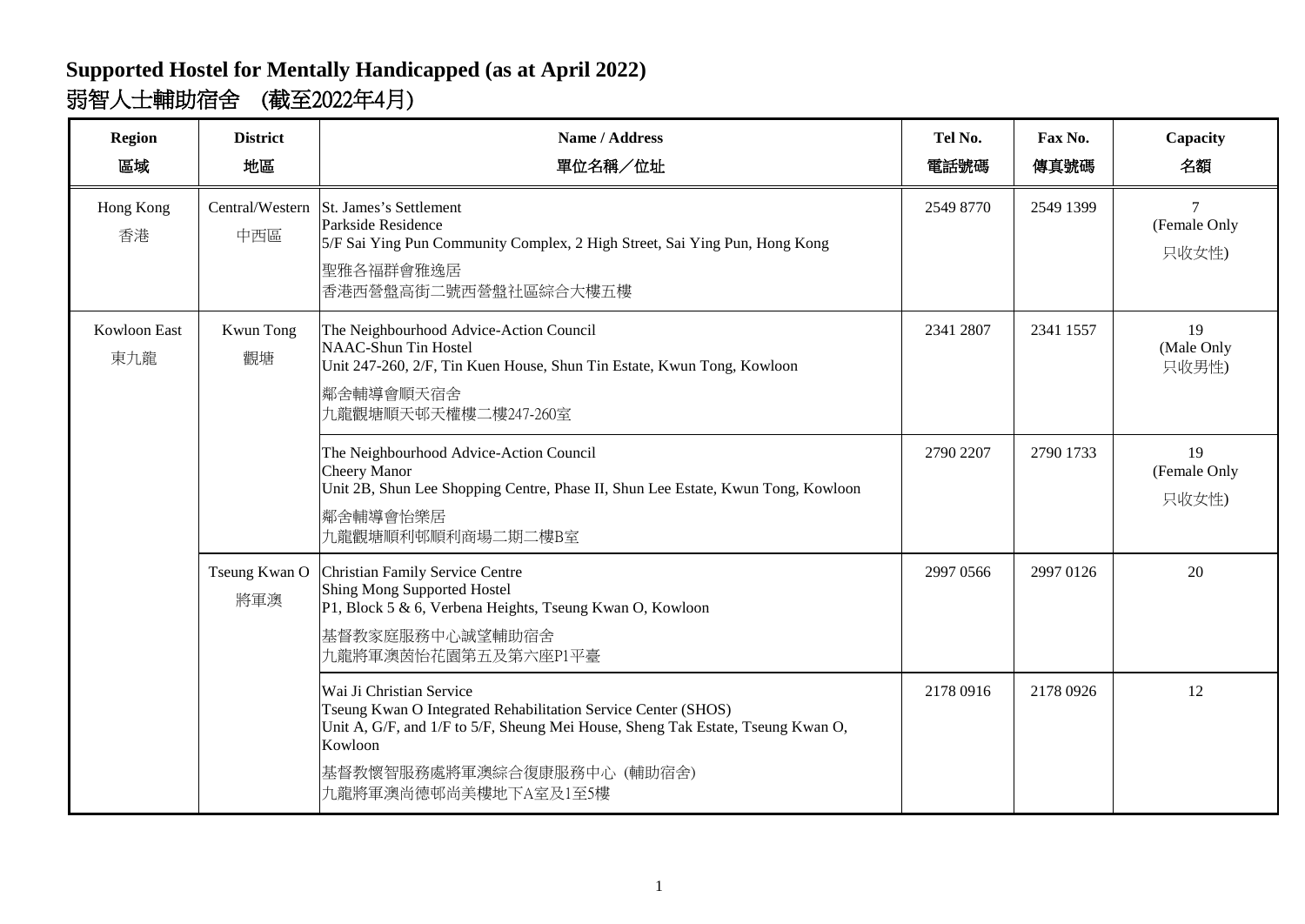## **Supported Hostel for Mentally Handicapped** 弱智人士輔助宿舍

| <b>Region</b><br>區域 | <b>District</b><br>地區 | Name / Address<br>單位名稱/位址                                                                                                                                                            | Tel No.<br>電話號碼 | Fax No.<br>傳真號碼 | Capacity<br>名額                     |
|---------------------|-----------------------|--------------------------------------------------------------------------------------------------------------------------------------------------------------------------------------|-----------------|-----------------|------------------------------------|
| Kowloon East<br>東九龍 | Wong Tai Sin<br>黃大仙   | The Neighbourhood Advice-Action Council<br><b>Sunny Manor</b><br>No. 1, G/F, Hing Tung House, Tung Tau Estate, Wong Tai Sin, Kowloon<br>鄰舍輔導會怡晴居<br>九龍黃大仙東頭邨興東樓一號地下                  | 2718 8313       | 2718 4722       | 20                                 |
|                     |                       | Hong Kong PHAB Association<br>Pleasure Place<br>1/F, Block A, King Tai Court, 118 King Fuk Street, San Po Kong, Kowloon<br>香港傷健協會樂融軒<br>九龍新蒲崗景福街118號景泰苑一樓A座                          | 3702 5838       | 3460 4077       | 20                                 |
| Kowloon West<br>西九龍 | Shamshuipo<br>深水埗     | Yang Memorial Methodist Social Service<br>Nam Shan Supported Hostel<br>Unit 33-38, G/F, Nam Yat House, Nam Shan Estate, Shamshuipo, Kowloon<br>循道衛理楊震社會服務處南山晉逸居<br>九龍深水埗南山邨南逸樓33-38號 | 2778 3876       | 2778 3880       | 30<br>(Male 男: 17;<br>Female女: 13) |
|                     |                       | Caritas-HK<br><b>Cheer Home</b><br>1/F and Room 301, 3/F, Ancillary Facilities Block, Cheung Sha Wan Estate, Shamshuipo,<br>Kowloon<br>香港明愛樂欣軒<br>九龍深水埗長沙灣邨服務設施大樓一樓及三樓301室           | 2777 9921       | 2777 9092       | 20<br>(Male Only<br>只收男性)          |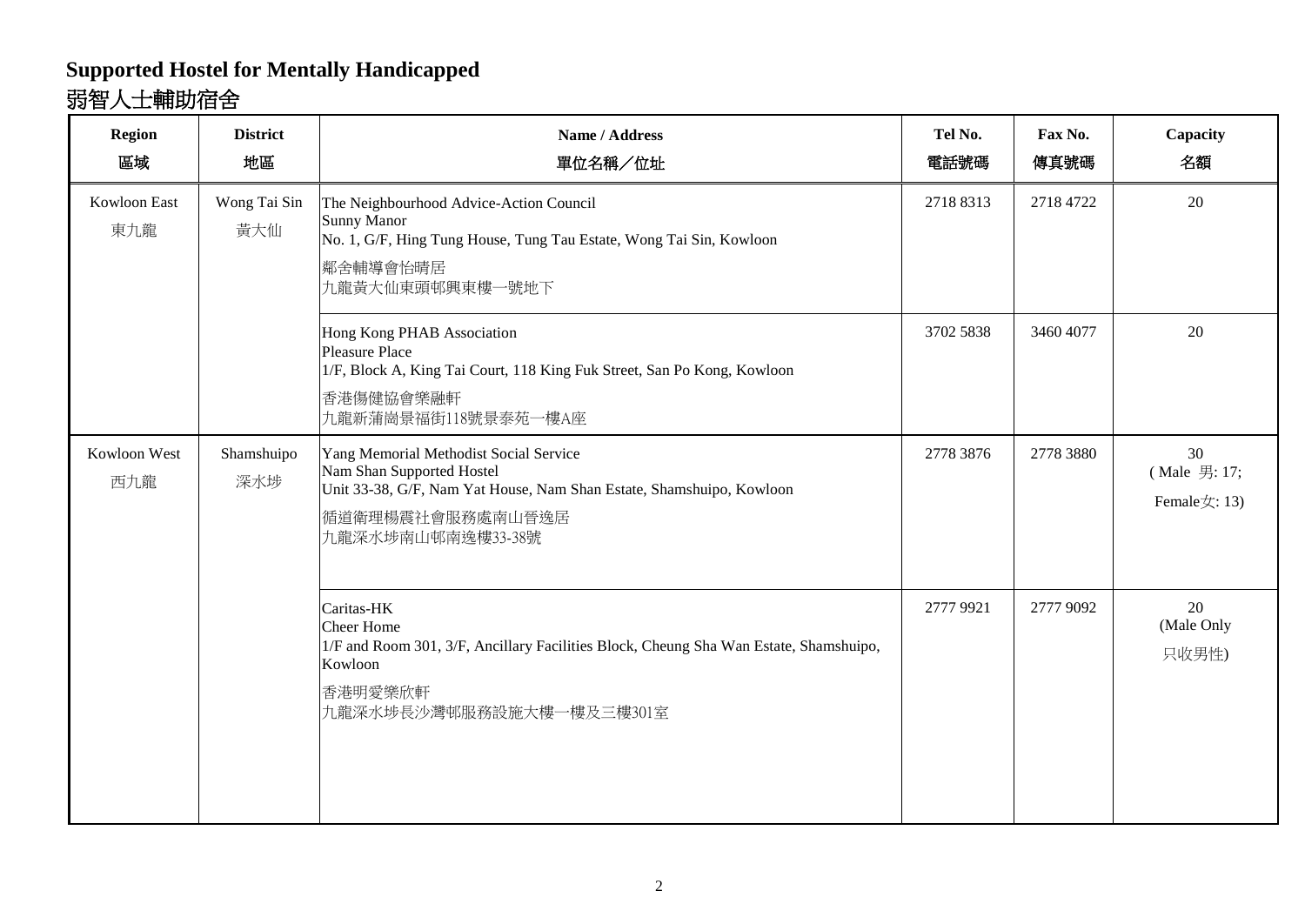### **Supported Hostel for Mentally Handicapped** 弱智人士輔助宿舍

| <b>Region</b><br>區域                                                                          | <b>District</b><br>地區 | Name / Address<br>單位名稱/位址                                                                                                                                                                                 | Tel No.<br>電話號碼              | Fax No.<br>傳真號碼              | Capacity<br>名額                    |
|----------------------------------------------------------------------------------------------|-----------------------|-----------------------------------------------------------------------------------------------------------------------------------------------------------------------------------------------------------|------------------------------|------------------------------|-----------------------------------|
| Kowloon West<br>西九龍                                                                          | Shamshuipo<br>深水埗     | Yang Memorial Methodist Social Service<br>Joyful House<br>1/F, Lai Tsui Shopping Centre, Lai Tsui Court, Shamshuipo, Kowloon<br>循道衛理楊震社會服務處悅翠居<br>九龍深水埗麗翠苑麗翠商場1字樓                                         | 2778 3876<br>Tentative<br>暫定 | 2778 3880<br>Tentative<br>暫定 | 20                                |
| New Territories<br>(Kwai Tsing/Tsuen<br>Wan)<br>新界<br>(荃灣/葵青)                                | Kwai Tsing<br>葵青      | Yan Chai Hospital<br>YCH 35th Term Board of Directors Cheung Ching Supported Hostel<br>127-133, G/F, Ching Yung House, Cheung Ching Estate, Tsing Yi, N.T.<br>仁濟醫院第三十五屆董事局長青輔助宿舍<br>新界青衣長青邨青榕樓127-133 號地下 | 2433 7667                    | 2433 7666                    | 20                                |
|                                                                                              |                       | Po Leung Kuk Padma & Hari Harilela Integrated Rehabilitation Centre<br>Ching Choi Hostel<br>310 Kwai Shing Circuit, Kwai Chung, N. T.<br>保良局夏利萊博士伉儷綜合復康中心晴彩宿舍<br>新界葵湧葵盛圍310號                              | 3980 9688                    | 3980 9633                    | 63<br>(Male男: 33;<br>Female女: 30) |
| <b>New Territories</b><br>(Tuen Mun/<br>Yuen Long/<br>Tin Shui Wai)<br>新界<br>(屯門/元朗/<br>天水圍) | Tuen Mun<br>屯門        | Fu Hong Society<br>Yau Chong Home<br>396 Castle Peak Road, Castle Peak Bay, Tuen Mun, N. T.<br>扶康會柔莊之家<br>新界屯門青山公路青山灣段396號                                                                                | 2404 8538                    | 2404 8745                    | 20                                |
|                                                                                              | Yuen Long<br>元朗       | Wai Ji Christian Service<br>Supported Hostel I & II at Yuet Ping<br>Unit 204-214, Yuet Ping House, Long Ping Est., Yuen Long, N. T.<br>基督教懷智服務處悅屏宿舍<br>新界元朗朗屏邨悅屏樓二樓204-214號                               | 2443 3385                    | 2475 2879                    | 40                                |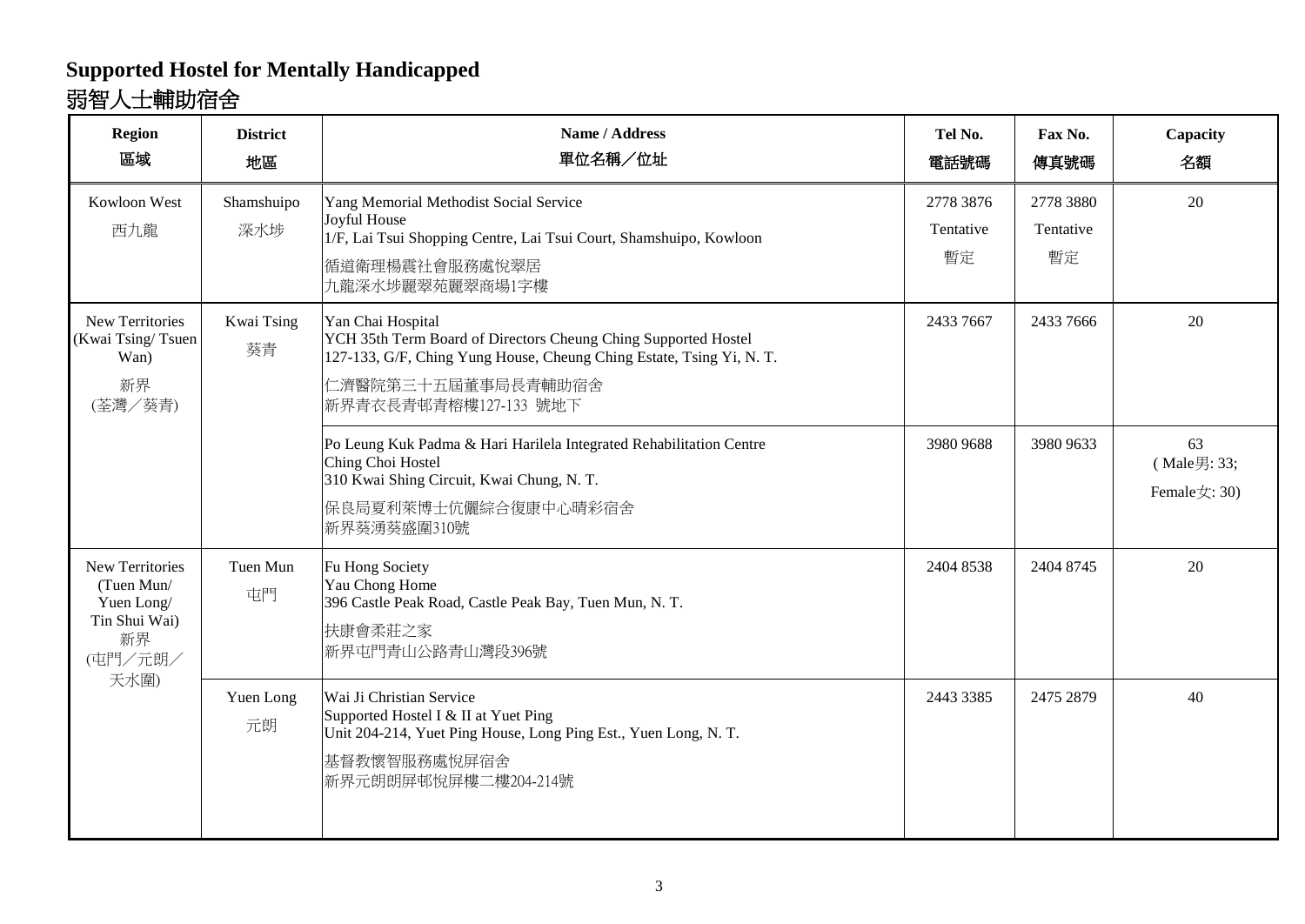## **Supported Hostel for Mentally Handicapped** 弱智人士輔助宿舍

| Region<br>區域                                                                                 | <b>District</b><br>地區 | Name / Address<br>單位名稱/位址                                                                                                                                                                    | Tel No.<br>電話號碼 | Fax No.<br>傳真號碼 | Capacity<br>名額                           |
|----------------------------------------------------------------------------------------------|-----------------------|----------------------------------------------------------------------------------------------------------------------------------------------------------------------------------------------|-----------------|-----------------|------------------------------------------|
| <b>New Territories</b><br>(Tuen Mun/<br>Yuen Long/<br>Tin Shui Wai)<br>新界<br>(屯門/元朗/<br>天水圍) | Tin Shui Wai<br>天水圍   | Po Leung Kuk<br>Lau Chan Siu Po Integrated Rehabilitation Centre (SHOS)<br>5-6/F, Ancillary Facilities Block, Tin Yan Estate, Tin Shui Wai, N. T.<br>保良局劉陳小寶綜合復康中心輔助宿舍<br>新界天水圍天恩邨服務設施大樓五至六樓 | 3525 0898       | 3525 0882       | 6                                        |
| <b>New Territories</b><br>(Shatin/Tai Po/<br>North)<br>新界<br>(沙田/大埔/<br>北區)                  | Tai Po<br>大埔          | Hong Chi Association<br>Hong Chi Fu Heng Hostel<br>Unit 107-126, Heng Shing House, Fu Heng Estate, Tai Po, N. T.<br>匡智會匡智富亨宿舍<br>新界大埔富亨邨亨盛樓107-126號                                          | 2662 9218       | 2667 7138       | 42                                       |
|                                                                                              |                       | Hong Chi Association<br>Hong Chi Fu Shin Hostel<br>Unit 2, G/F., Shin Tsui House, Fu Shin Estate, Tai Po, N.T.<br>匡智會匡智富善宿舍<br>新界大埔富善邨善翠樓地下2號                                                | 2662 9212       | 2662 9210       | 20<br>(Male 男: 10;<br>Female $\pm$ : 10) |
|                                                                                              | North<br>北區           | Hong Chi Association<br>Hong Chi Fanling Integrative Rehabilitation Complex (SHOS)<br>23 Ling Shan Road, 0 Fanling, N. T.<br>匡智粉嶺綜合復康中心 (輔助宿舍)<br>新界粉嶺靈山路23號                                 | 3406 3401       | 3406 3322       | 8<br>(Male Only<br>只收男性)                 |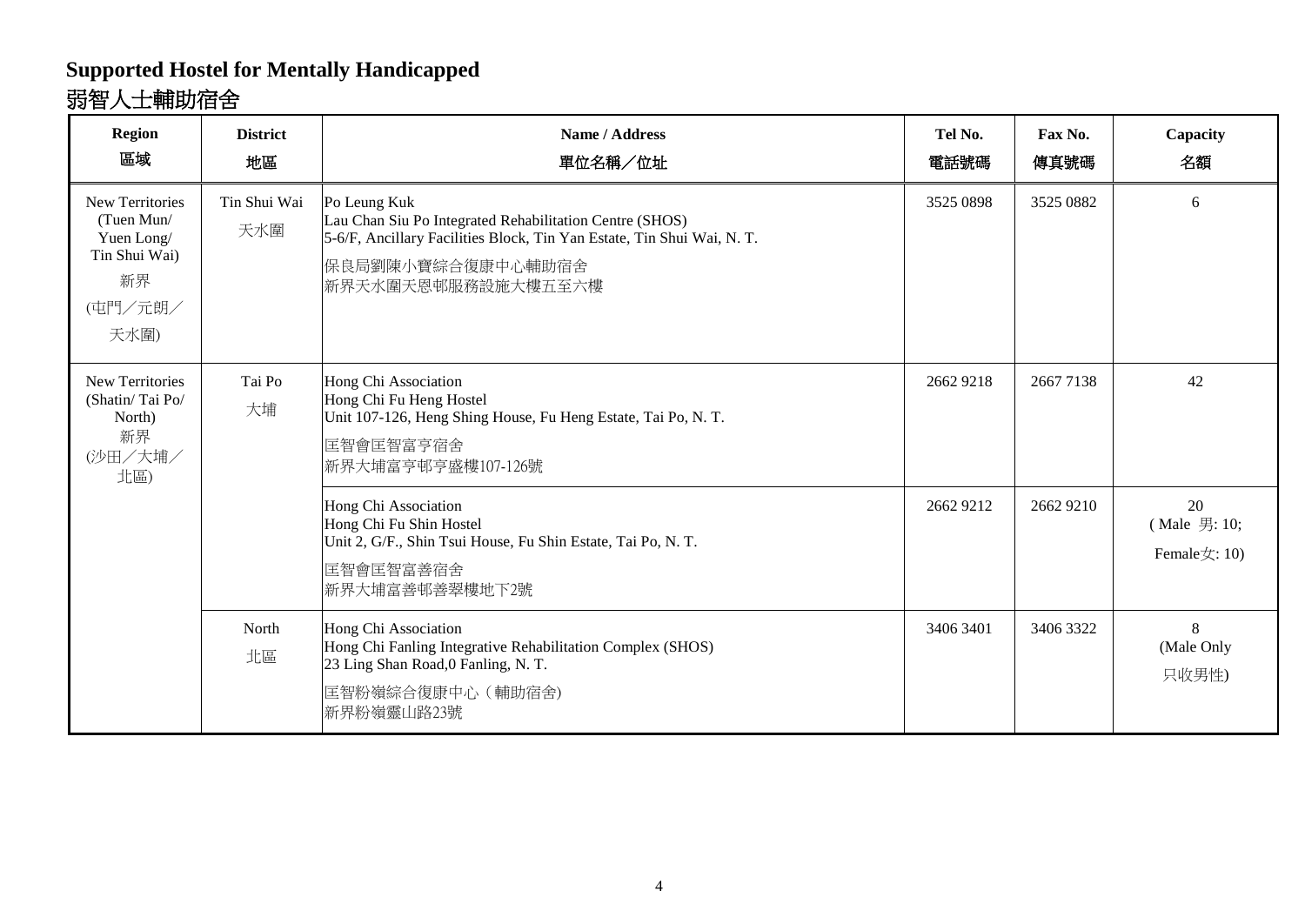### **Supported Hostel for Physically Handicapped** 肢體傷殘人士輔助宿舍

| <b>Region</b><br>區域 | <b>District</b><br>地區      | Name / Address<br>單位名稱/位址                                                                                                               | Tel No.<br>電話號碼 | Fax No.<br>傳真號碼 | Capacity<br>名額                          |
|---------------------|----------------------------|-----------------------------------------------------------------------------------------------------------------------------------------|-----------------|-----------------|-----------------------------------------|
| Kowloon East<br>東九龍 | Wong Tai Sin<br>黃大仙        | <b>SAHK</b><br>Lung Tai Hostel<br>Unit 1-9, Wing C, G/F, Lung Tai House, Lower Wong Tai Sin Est., Kowloon<br>香港耀能協會龍泰宿舍<br>九龍黃大仙下邨龍泰樓地下 | 2321 6136       | 2321 6273       | 24                                      |
| Kowloon West<br>西九龍 | <b>Kowloon City</b><br>九龍城 | <b>SAHK</b><br>LOHAS Garden Hong Yan Inn<br>G/F - 3/F, 51 Sheung Shing Street, Homantin, Kowloon<br>香港耀能協會盛康園康欣居<br>九龍何文田常盛街51號地下至三樓    | 2713 0693       | 2712 0290       | 19<br>(Male 男: 13;<br>Female $\pm$ : 6) |

# **Supported Hostel for Visually and Mentally Handicapped**

# 弱智及視障人士輔助宿舍

| <b>Region</b>                                                                         | <b>District</b> | Name / Address                                                                                                                                                                                           | Tel No.   | Fax No.   | Capacity                                              |
|---------------------------------------------------------------------------------------|-----------------|----------------------------------------------------------------------------------------------------------------------------------------------------------------------------------------------------------|-----------|-----------|-------------------------------------------------------|
| 區域                                                                                    | 地區              | 單位名稱/位址                                                                                                                                                                                                  | 電話號碼      | 傳真號碼      | 名額                                                    |
| New Territories<br>(Tuen Mun/<br>Yuen Long/<br>Tin Shui Wai)<br>新界<br>(屯門/元朗/<br>天水圍) | Yuen Long<br>元朗 | Hong Kong Society for the Blind<br>Home of Delight (SHOS) (Formerly Bradbury Home)<br>6/F, Jockey Club Yan Hong Building, 169 On Ning Road, Yuen Long, N.T.<br>香港盲人輔導會欣悅軒 (原名白普理之家)<br>元朗安寧路169號賽馬會欣康樓6樓 | 3955 3372 | 3955 3373 | 40<br>(SHOS(MH))<br>was included<br>包括弱智人士<br>輔助宿舍名額) |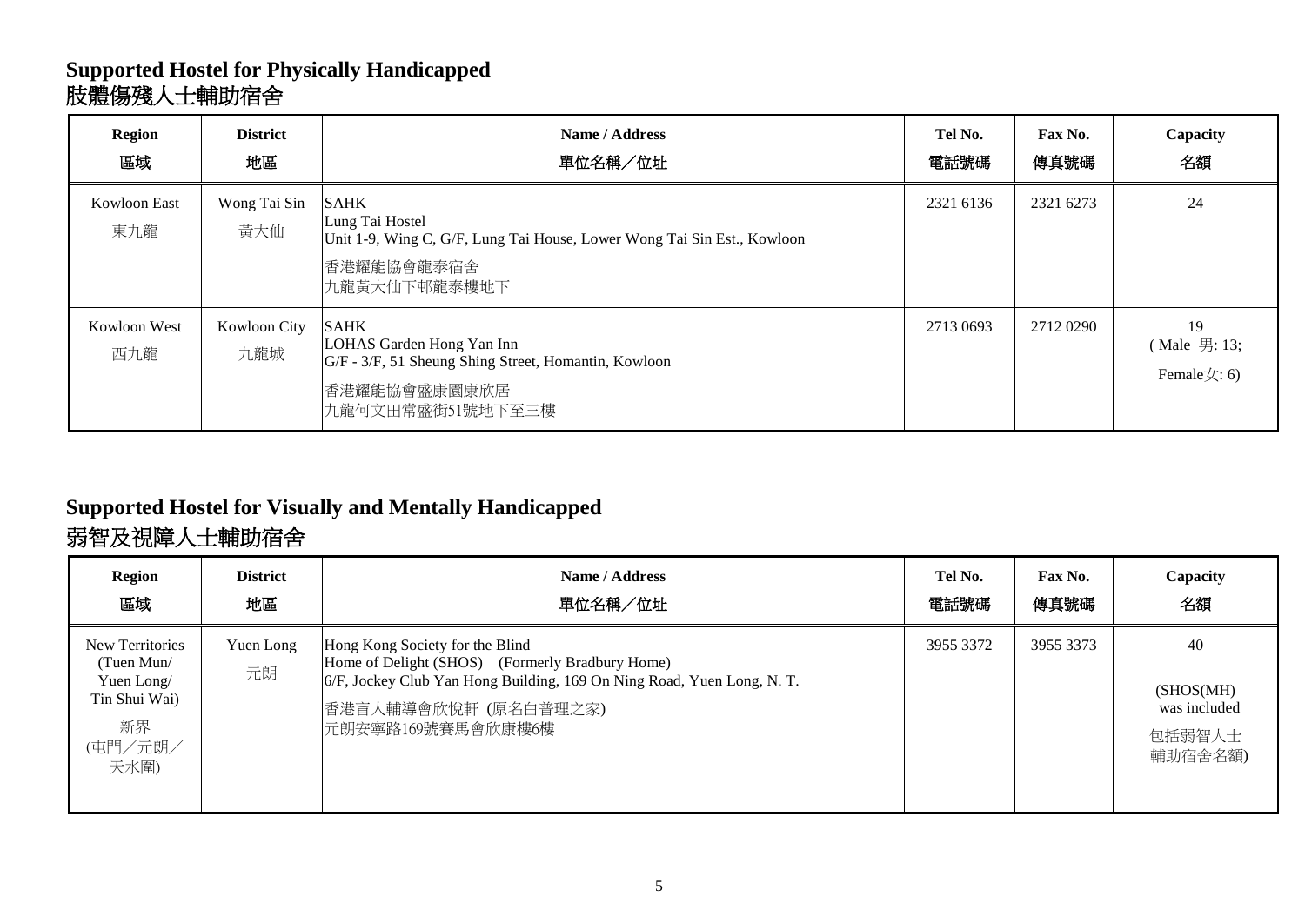## **Supported Hostel for Mentally / Physically Handicapped** 弱智 / 肢體傷殘人士輔助宿舍

| <b>Region</b><br>區域                                                         | <b>District</b><br>地區 | Name / Address3<br>單位名稱/位址                                                                                                                                                                                               | Tel No.<br>電話號碼 | Fax No.<br>傳真號碼 | Capacity<br>名額                                                                                                                                      |
|-----------------------------------------------------------------------------|-----------------------|--------------------------------------------------------------------------------------------------------------------------------------------------------------------------------------------------------------------------|-----------------|-----------------|-----------------------------------------------------------------------------------------------------------------------------------------------------|
| Hong Kong<br>香港                                                             | Southern<br>南區        | Hong Kong PHAB Association<br><b>Unity Place</b><br>1/F & 3/F Shine Skills Centre (Pokfulam), 147 Pokfulam Road, Aberdeen, Hong Kong<br>香港傷健協會共融軒<br>香港薄扶林道147號展亮技能發展中心一樓及三樓                                             | 2875 8668       | 2875 3232       | <b>Mentally Handicapped</b><br>弱智人士:51<br>(Male 男: 27;<br>Female女: 24)<br>Physically Handicapped<br>肢體傷殘人士: 21<br>(Male 男: 13;<br>Female $\pm$ : 8) |
| East Kowloon<br>東九龍                                                         | Kwun Tong<br>觀塘       | Christian Family Service Centre<br>Sheung Mei House<br>4/F, 4 Fuk Tong Road, Kwun Tong, Kowloon<br>基督教家庭服務中心尚美家舍<br>九龍觀塘福塘道四號四樓                                                                                          | 2905 5340       | 2435 3393       | 40<br>(Mentally Handicapped<br>弱智人士: 28;<br>Physically Handicapped<br>肢體傷殘人士: 12)                                                                   |
| <b>New Territories</b><br>(Shatin/Tai Po/<br>North)<br>新界<br>(沙田/大埔/<br>北區) | North<br>北區           | Yan Chai Hospital<br>YCH Mr. & Mrs. Ho Tak Sum Supported Hostel<br>3/F, Ancillary Facilities Block, Cheung Lung Wai Estate, 21 Ching Hiu Road, Sheung Shui,<br><b>New Territories</b><br>仁濟醫院何德心伉儷輔助宿舍<br>上水祥龍圍邨服務設施大樓三樓 | 2967 8033       | 2967 8177       | 31<br>(Mentally Handicapped<br>弱智人士: 22;<br>Physically Handicapped<br>肢體傷殘人士: 9)                                                                    |
|                                                                             | Shatin<br>沙田          | Tung Wah Group of Hospitals<br>Lee Yen & Lee Yuk Lun, BBS, JP, Father & Son Lohas Villa<br>Unit 2, L1/F, Ming Chuen House, Shui Chuen O Estate, Shatin, N.T.<br>東華三院李恩李鋈麟父子樂活熙庭<br>新界沙田水泉澳邨明泉樓L1層02室                     | 2448 7011       | 2448 7955       | 31<br>(Mentally<br>Handicapped弱智人<br>$\pm$ : 22; Physically<br>Handicapped肢體傷<br>殘人士: 9)                                                            |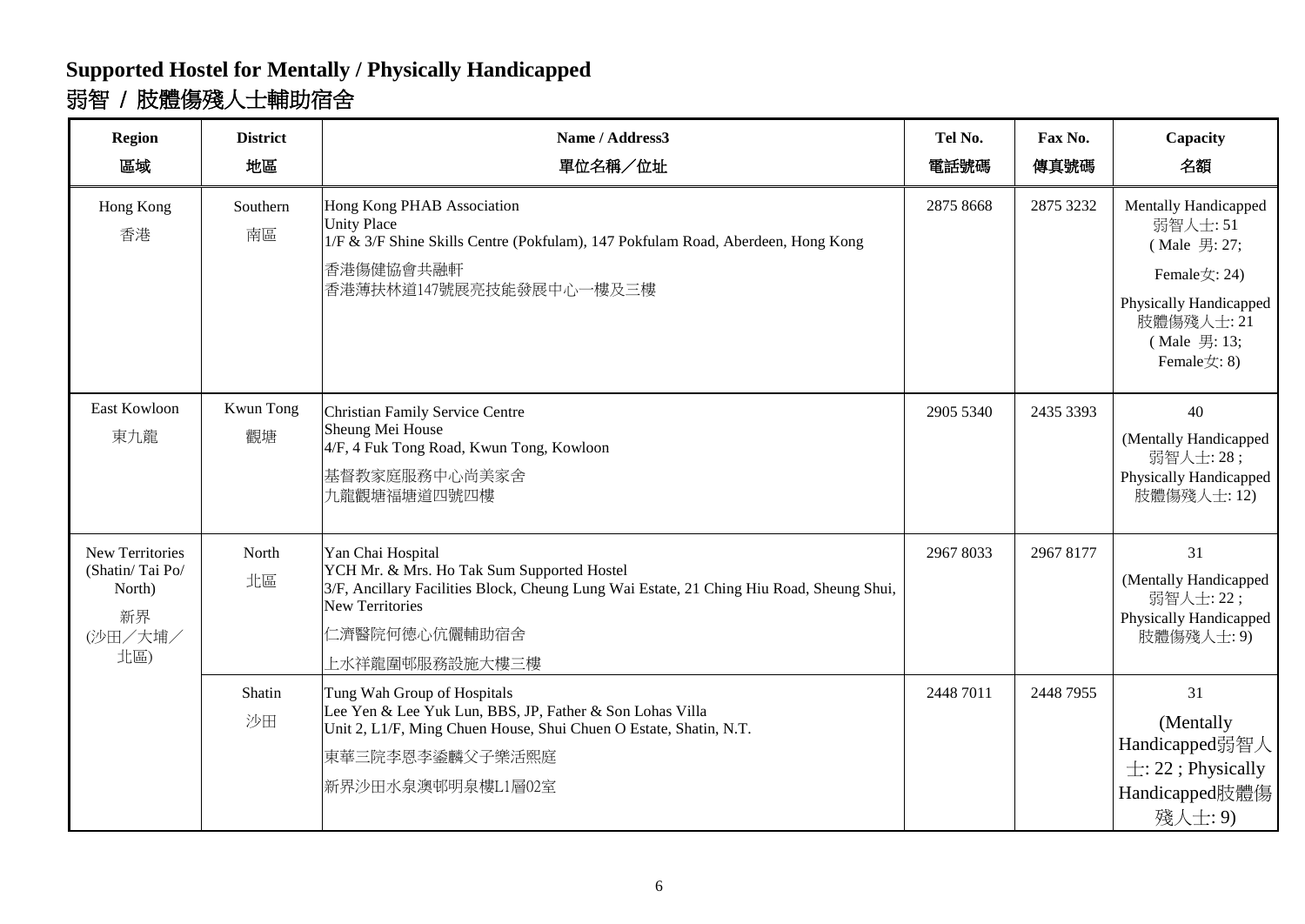### **Supported Hostel for Mentally / Physically Handicapped** 弱智 / 肢體傷殘人士輔助宿舍

| <b>Region</b><br>區域                                                                          | <b>District</b><br>地區 | Name / Address<br>單位名稱/位址                                                                                                                                                 | Tel No.<br>電話號碼              | Fax No.<br>傳真號碼              | Capacity<br>名額                                                                   |
|----------------------------------------------------------------------------------------------|-----------------------|---------------------------------------------------------------------------------------------------------------------------------------------------------------------------|------------------------------|------------------------------|----------------------------------------------------------------------------------|
| <b>New Territories</b><br>(Shatin/Tai Po/<br>North)<br>新界<br>(沙田/大埔/<br>北區)                  | Shatin<br>沙田          | St. James' Settlement<br>Dawn Residence<br>6/F, Social Service Building, 18 On Muk Street, Shek Mun Estate, Shatin, New Territories<br>聖雅各福群會曉明居<br>新界沙田安睦街18號碩門邨社會服務大樓六樓 | 2653 5065<br>Tentative<br>暫定 | 2653 5087<br>Tentative<br>暫定 | 30<br>(Mentally Handicapped<br>弱智人士: 21;<br>Physically Handicapped<br>肢體傷殘人士: 9) |
| <b>New Territories</b><br>(Tuen Mun/<br>Yuen Long/<br>Tin Shui Wai)<br>新界<br>(屯門/元朗/<br>天水圍) | Tuen Mun<br>屯門        | <b>SAHK</b><br>Leung King Hostel<br>Unit 409-416, Leung Yin House, Leung King Estate, Tuen Mun<br>香港耀能協會良景宿舍<br>屯門良景邨良賢樓409-416室                                          | 2454 6637                    | 2455 6245                    | 16<br>(Mentally Handicapped<br>弱智人士: 7; Physically<br>Handicapped 肢體傷殘<br>人士: 9) |

# **Supported Hostel for Persons in Mental Recovery**

## 精神復元人士輔助宿舍

| <b>Region</b><br>區域 | <b>District</b><br>地區 | Name / Address<br>單位名稱/位址                                                                                                                | Tel No.<br>電話號碼 | Fax No.<br>傳真號碼 | Capacity<br>名額              |
|---------------------|-----------------------|------------------------------------------------------------------------------------------------------------------------------------------|-----------------|-----------------|-----------------------------|
| Hong Kong<br>香港     | Eastern<br>東區         | Christian Family Service Centre<br>On Yee Hostel<br>LG4, Barrack Block, Pamela Youde Nethersole, Eastern Hospital,<br>Eastern, Hong Kong | 2558 8768       | 2505 7556       | 20<br>(Female Only<br>只收女性) |
|                     |                       | 基督教家庭服務中心安怡宿舍<br>香港柴灣樂民道3號東區尤德夫人那打素醫院職員宿舍LG4                                                                                             |                 |                 |                             |